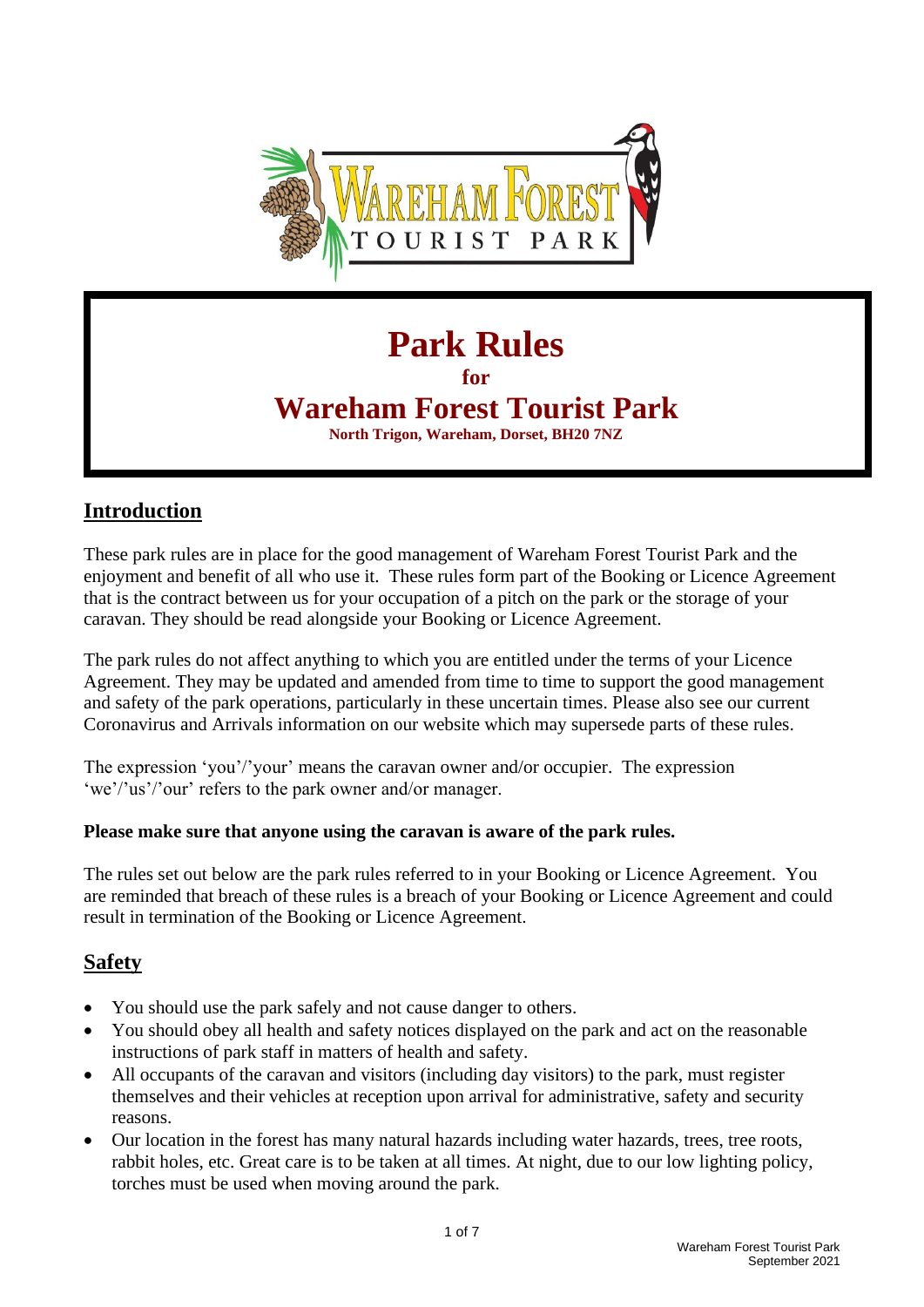## **Children**

- You are solely responsible for the welfare, safety and behaviour of your children on the park at all times. They are not to be left unattended on the park.
- Children should never be allowed to play near or in the streams/rivers, as there are areas of deep water.

## **Fire Precautions**

- You must ensure that all occupants of your caravan are familiar with the location of the fire points and the contents of the fire notices displayed at each point.
- You must not store fuels or combustible materials other than LPG containers on the park.
- It is illegal to smoke or use e-cigarettes inside enclosed public buildings.

#### **Security**

- You are solely responsible for securing your caravan, motorhome or tent.
- You may only use alarms of the silent, monitored type and not audible alarms.

#### **Swimming pool safety**

• You must follow the procedure for use of the swimming pool and all the separate rules applicable to the pool. On signing and accepting the terms of use of the pool, a pool access code is given. The rules and procedure of use must be adhered to.

#### **Permitted number of occupiers**

• The occupancy is limited to the manufacturers designed number of berths of the caravan, not to exceed a maximum of 6 people per pitch as stipulated in your Booking and Licence Agreement.

#### **Visitors to the Caravan**

- Only people lawfully staying with your permission have permission to enter the park. Your visitors and any day visitors must check in at reception, pay any additional costs and not exceed the maximum number of 6 people per pitch, unless agreed with us in writing prior to their arrival. All visitors are at the sole discretion of the park management.
- Your day visitors must leave the park by 9pm.
- It is your responsibility to ensure that your visitors and all occupiers of your caravan adhere to the park rules.

#### **Behaviour**

- You should always respect the privacy of other caravaners and campers, show consideration to all and keep noise levels to a minimum. Please use the walkways and paths provided and do not allow any member of your family or visitors to walk between pitches or disturb other guests. Absolute quiet must be adhered to between 11.00pm and 7.00am
- You must not use hoses for any improper purpose including such as washing cars or boats.
- You must not use a drone, powered model aircraft or any other powered flying object on the park.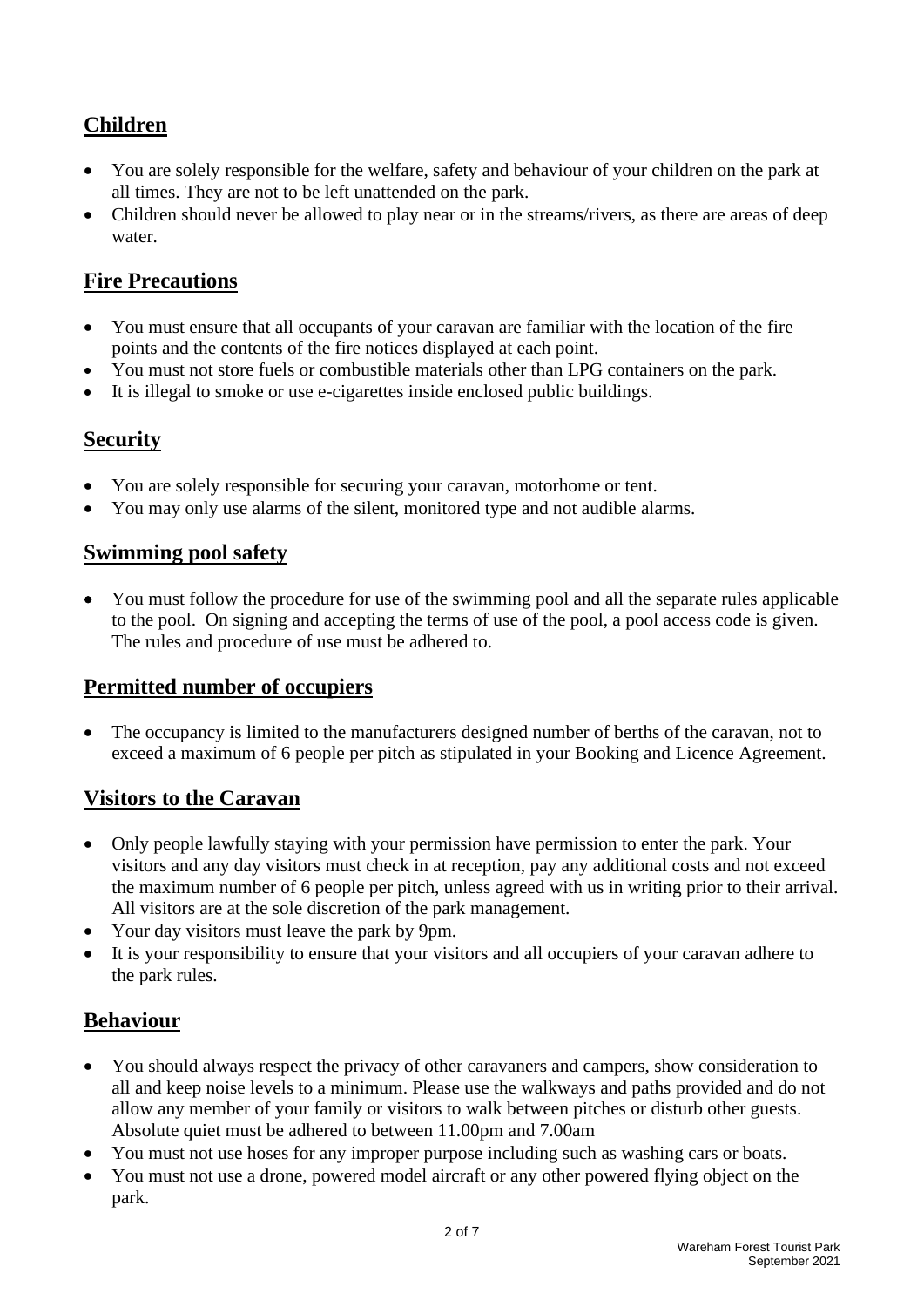- You must not use any Chinese lanterns, fireworks or similar.
- No flags or windsocks are allowed to be flown during the quiet hours.
- You may not ride bicycles, scooters (or similar) so as to cause a nuisance or undue noise. They must abide by the parks speed limit of 5mph at all times

#### **Ejection on grounds of behaviour**

• You must always show courtesy and respect to other guests, the staff, and the management of the park at all times. In the event of persistent or serious misconduct by you, a member of your family, your occupiers, visitors or guests, we will follow any relevant notice procedures in your booking or in the Licence Agreement. We do not have to follow any formal procedure to eject other visitors. The management reserves the right to refuse admission to the park if it is in the best interests of the park.

#### **Pets**

- Well behaved dogs are welcome (other than any breed of dog subject to the Dangerous Dogs Act 1991). These must be prebooked and are at the management's discretion. This is because we cannot allow the safety of others to be put at risk.
- You must always keep your dog on a short lead whilst on the park and clean up if your animal defecates on the park. Please use the dog exercise area if you would like to let you dog off the lead.
- You must not exercise dogs on the recreational area.
- You must not take your dog inside the toilet blocks or shop. An outside dog wash area (with warm water) is provided by the South Toilet Block.
- Pets must always be supervised by a responsible adult at all times and not be left unattended on the park when you go out.
- Other pets, including cats and caged animals must be registered prior to arrival and are at the discretion of the park management.

Your Booking or Licence Agreement contains undertakings not to cause any nuisance, undue noise or disturbance. These extend to the behaviour of pets.

Nothing in these Park Rules prevents you or any member of your party from bringing an assistance dog to the park, or from using the dog exactly as at home, if this is required to support a disability and Assistance Dogs UK or any successor body has issued an Identification Book or other appropriate evidence.

#### **Condition of the Caravan**

• Caravans and motorhomes must be of a proprietary nature, in a good and clean condition and have been serviced regularly. We reserve the right to refuse any booking in the interests of the safety and good management of the park.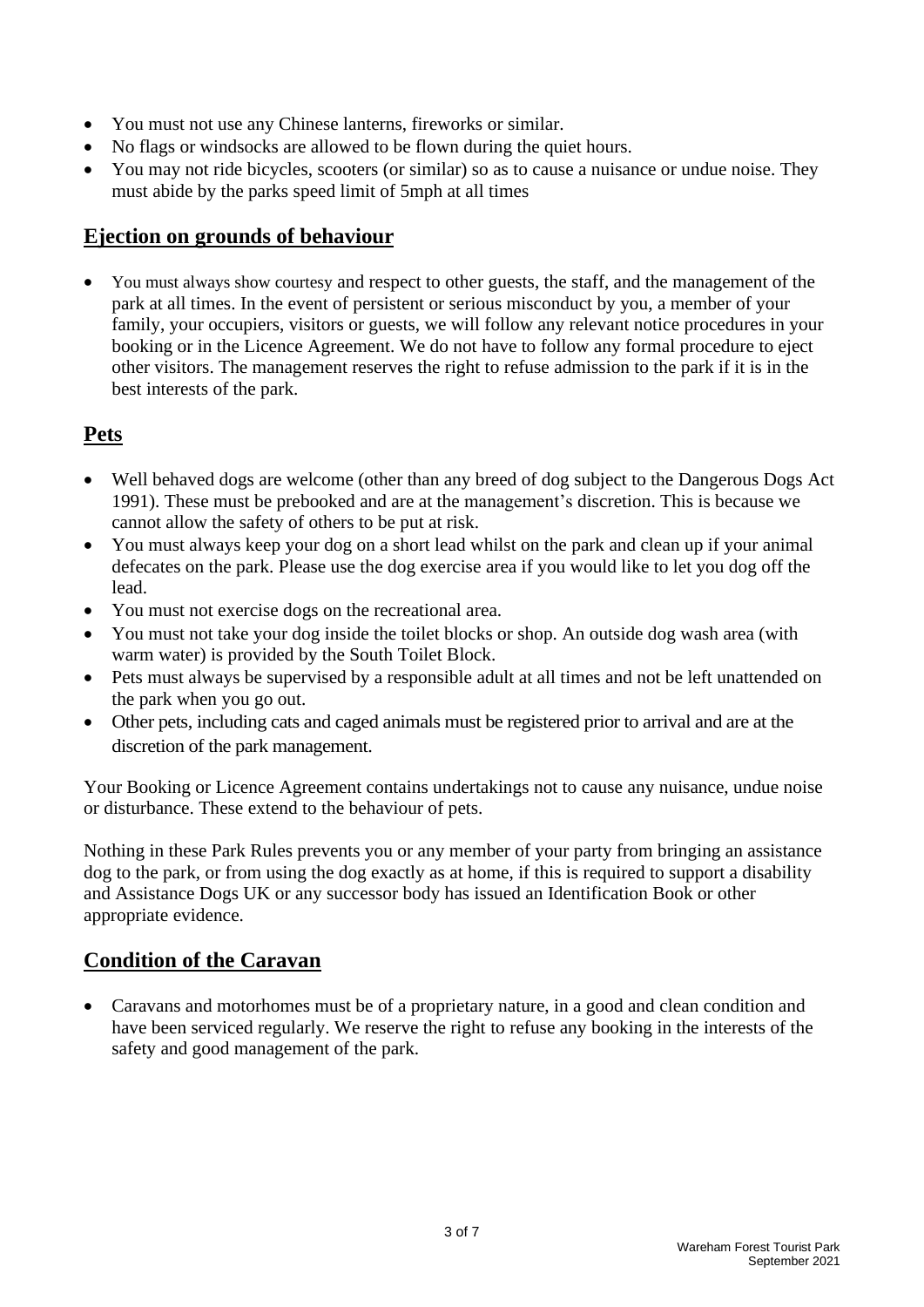## **Touring Pitch**

- All motorhome, caravan, awning, accessory equipment and vehicles must remain within the area of the agreed pitch and in a tidy state to allow for mowing and maintenance. Please store all accessory equipment inside your awning when not occupied and do not store items under the caravan or motorhome.
- We do not permit the erection of large windbreaks for safety reasons.

## **Tent Pitch**

• To maintain the quality of the park and comply with fire regulations, we have a few approved pitches that can cater for slightly larger tent units, which must be pre-booked. An additional charge will be made for tents that occupy a single ground space larger than  $7m(L)$  x  $5m(W)$ . The maximum ground space a unit may occupy is 8m(L) x 6m(W) on the approved Standard Pitches and 8m(L) x 7m(W) on Woodland Pitches. The maximum size of a gazebo or event shelter is 4m x 4m on woodland pitches and these are charged for separately at the nightly rate. On Standard Pitches we will only accept a gazebo/ event shelter (max 2.5m x 2.5m) or pup tent (max 2.5m x 2.5m) as an alternative to an awning for caravans and motorhomes on the same pitch as the main unit.

#### **Seasonal and Semi-Seasonal Pitches**

- The Seasonal Pitch fee includes one caravan (maximum 8.2mtrs long by 2.3mtrs wide) with one standard width awning (2.5mtrs) placed on one side of the caravan (near side) (with fore & aft awning "annexes" if required as approved by the management in writing) (maximum total width 4.8mtrs) and one vehicle. Approval in writing for the use of a larger caravan and/or a wider awning is subject to Management discretion as to pitch suitability and an additional charge of £200 per season if total width exceeds 4.8mtrs. It includes the availability of electric hook-up facilities, for use when the caravan is occupied
- It does not include second awnings placed on the opposite side of the caravan, nor does it include windbreaks, neither of which are allowed for safety reasons. Grass areas are not "owned" by a particular pitch.
- The pitch fee does not include any occupants. All occupants and extras are paid for at the appropriate daily rate at the time of the stay as set out on the park's current touring rate sheet, depending on the number of occupants (pets, extra vehicles parked in late arrivals, etc), the length of stay, and the time of year. The number of occupants (maximum 6 people) and extras allowed are at the Management's reasonable discretion.

## **Caravan Storage**

- It is your responsibility to drain down and prepare the caravan for the winter season.
- All alarms are to be disabled including the removal of batteries from smoke and CO2 detectors
- During the winter season we recommend that the curtains of your caravan are drawn back and all items of value removed.
- Wheel locks will not be fitted.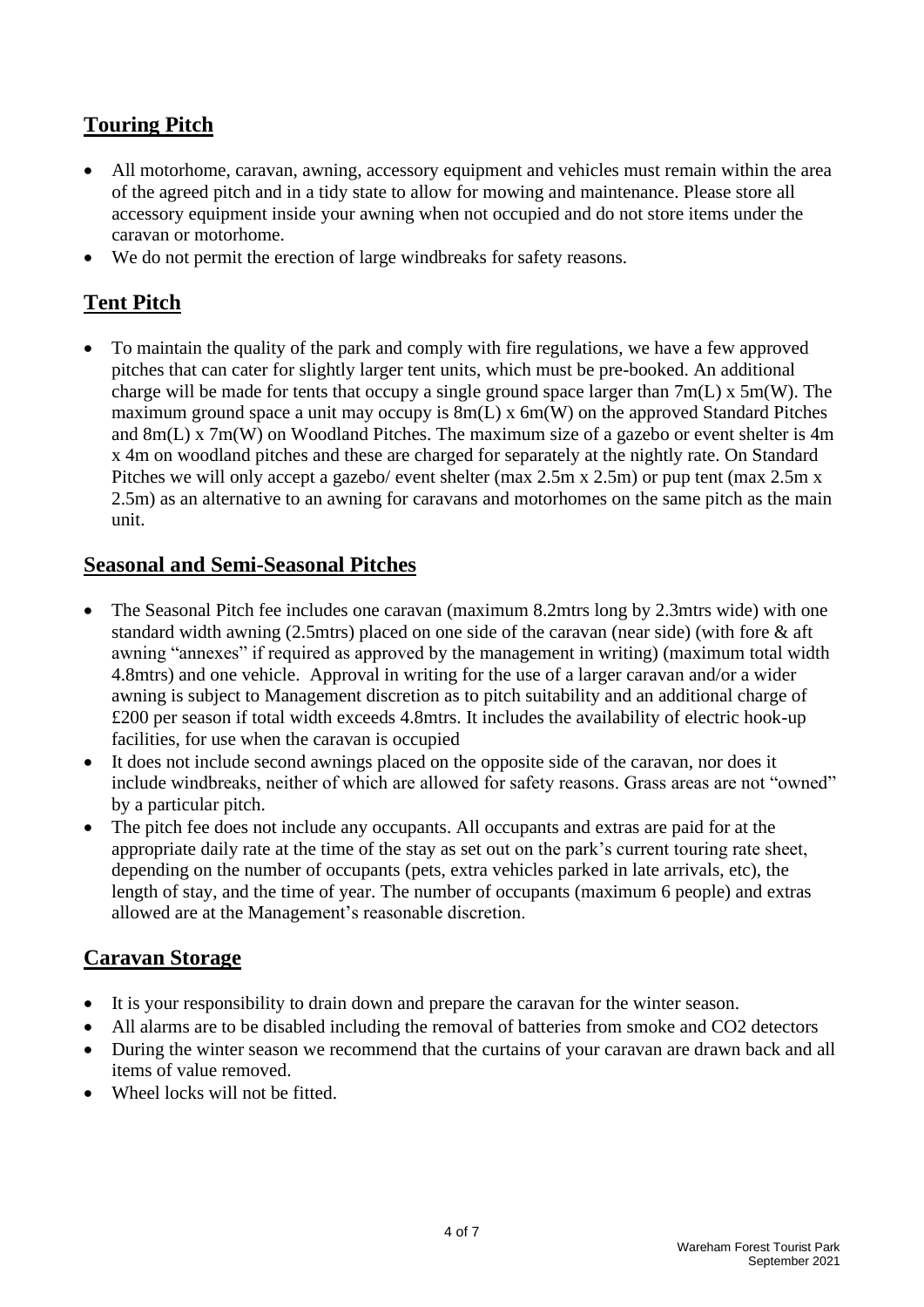## **Utilities Installations**

- You must switch off all gas and disconnect all electricity and water connections when the caravan is not occupied overnight.
- If you experience any problem with the park's electrical or water system, you should contact us. You must not attempt to work on any part of the park's electrical or water system yourself; this includes any installations on the pitch.

## **Electric Hook-up**

- The electrical hook-up point is for the sensible use of proprietary caravan electrical equipment only. This does not include electric hook up splitting devices, charging electric cars, electric awning heaters and high wattage electrical equipment such as, but not limited to, a household kettle.
- All equipment must be protected by your own consumer unit and use the correct 16amp plug to connect to our hook-up points.

## **Facilities**

- The usual opening and closing dates of our facilities are provided on our website. However, the dates and times of opening may be subject to change depending on seasonal fluctuations or unforeseen circumstances. We will do our best to advise you at the time of booking of any changes at that stage, otherwise please always check prior to booking if this is important to your stay.
- The availability of our facilities is also subject to our Terms and Conditions.

## **WiFi**

• To enable us to provide better coverage and reduce possible interference with the Parks WiFi system available for use by all our guests, please ensure that you disable all devices that may interfere on WiFi frequencies when on the park. These include but are not limited to reversing cameras, alarm sensors, WiFi boosters, mobile hotspots, hubs, etc that transmit on WiFi frequencies. While these devices may improve your situation, they can cause great inconvenience for other park users. Please discuss with the park management if you are in doubt.

#### **Drainage System**

• You must not introduce any foreign items into the drainage system including but not limited to cleaning cloths, babies' nappies, sanitary towels, condoms, cooking fat, engine oil, grease or paint.

#### **Trees and Shrubs**

- You must not cut any trees or hedges at the park. If you find any tree or hedge a nuisance or unsatisfactory you should take the matter up with us; do not deal with it yourself.
- You must not string hammocks, washing lines or anything else between trees as these damage the tree and may be a danger to others.
- You must not dig any holes or plant any tree or shrub.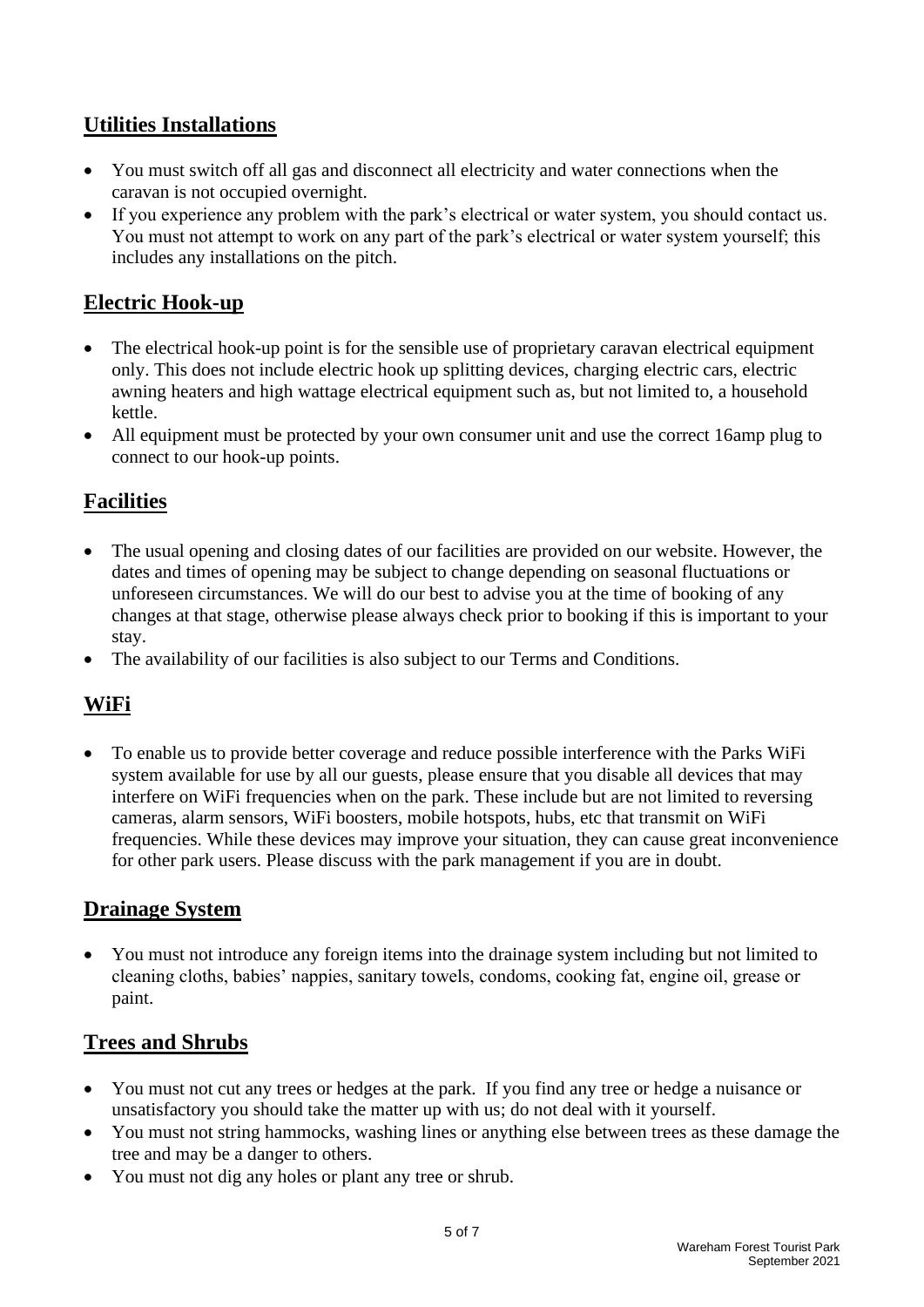## **Washing**

• You may only use washing lines of the rotary type or the windowsill type and must remove them and store them out of sight immediately after use. You must not string washing lines between trees and hedges.

#### **Refuse**

- You must not deposit refuse outside your caravan. You should use the refuse bins provided.
- Recycling points are available on the park and you should use these facilities where appropriate.
- Please dispose of large items such as spent awnings, carpets, bikes, electrical goods, etc. at the local refuse tip in Wareham.

#### **Recreation**

- You may only play ball and other games in the areas set aside for recreation. Please do not play ball games of any sort around or on your pitch. The play area closes at dusk.
- You may not use drones, powered model aircraft or any other powered flying objects on the park.

#### **Barbeques**

- Barbeques must be extinguished by 10.30pm. Gas or charcoal only to be burned and disposable barbeques must be raised off the grass. No open fires are allowed and no burning of any wood, pine needles, cones from the forest or "Plastic Logs". No wood burners or ovens allowed.
- You must not dig any holes or firepits on the park.

## **Mail**

• You may only use the park address for postal deliveries at the discretion of the park owner. Please inform reception of any postal deliveries due. The park will not take responsibility of lost or damaged items.

#### **Vehicles**

- You must hold a full current driving licence and drive all vehicles on the park carefully, within the displayed speed limit and comply with the Road Traffic Act 1991. You are not permitted to give anyone driving lessons on the park.
- Driving on the park is restricted to the park roads and direct access across the grass to your pitch. We do ask that driving is restricted to accessing the pitch and, save to the extent that you may need to do so because of a disability, for everyone's enjoyment, you limit driving your car around the park for other purposes.
- You must insure all vehicles you use on the park as for use on the public road including all accessories and items towed by vehicles (such as towed boats and jet skis).
- Boats and trailers must be stored in the storage field and are charged in accordance with the current tariff sheet. These are only accessible during reception hours.